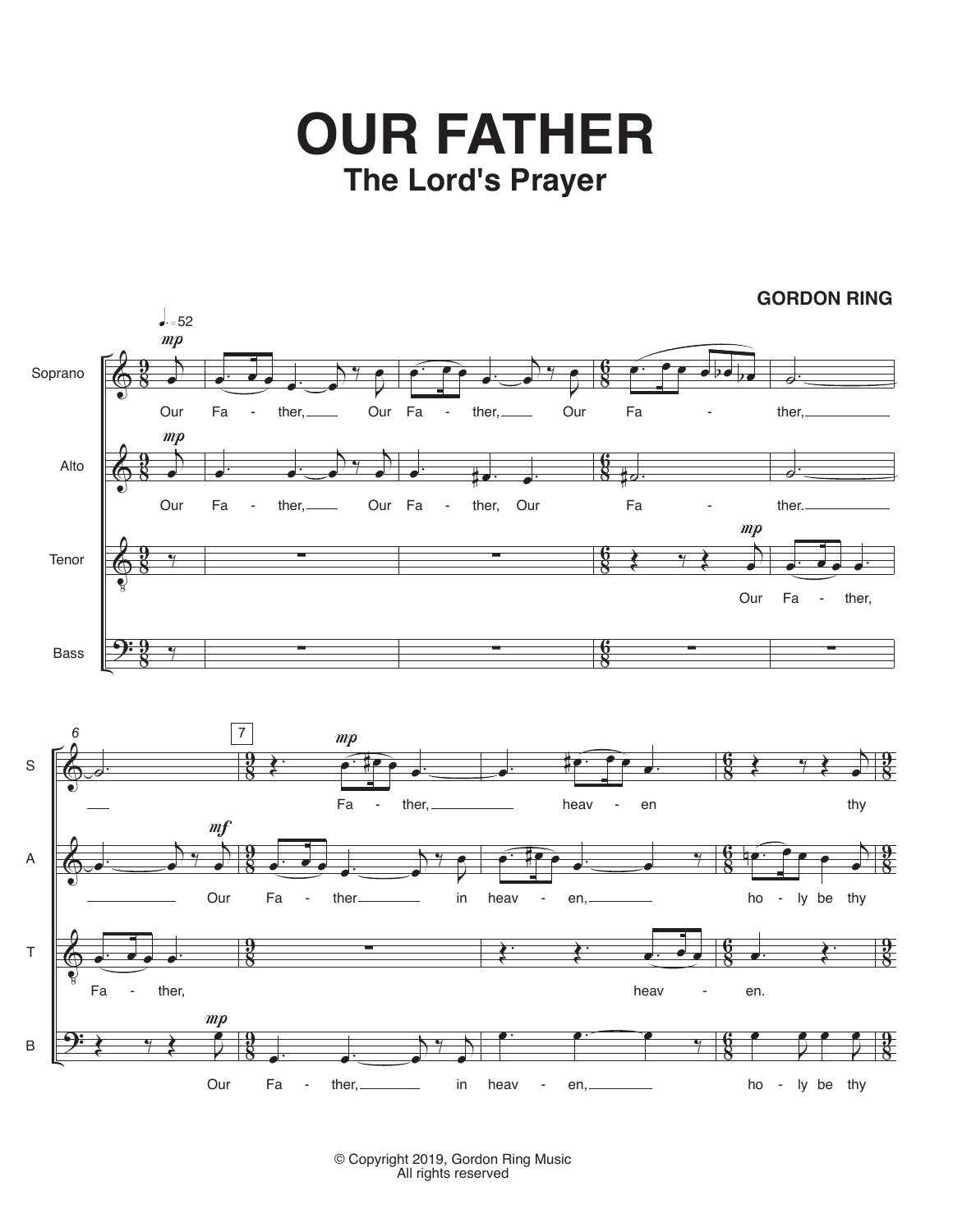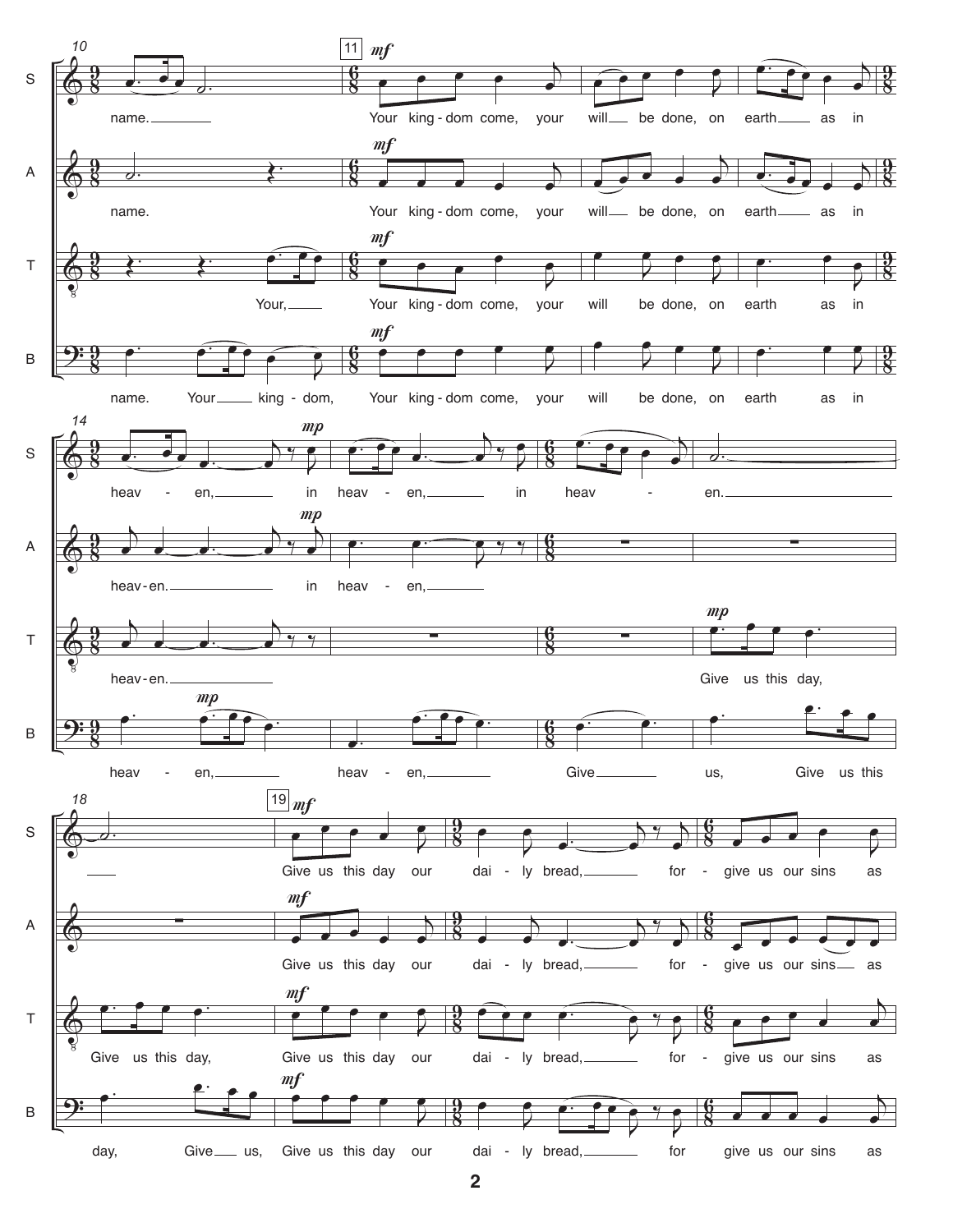

**3**